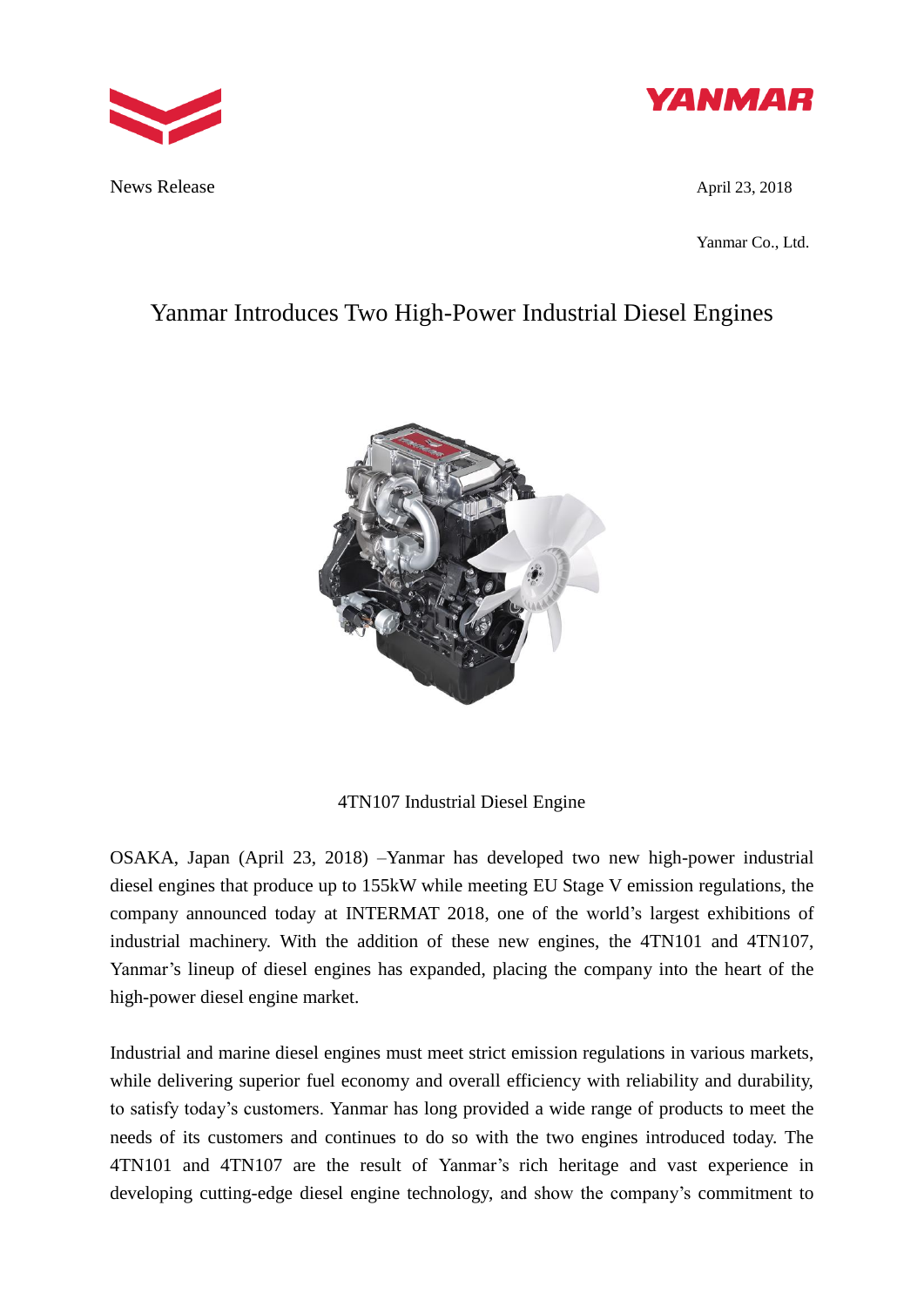producing the very best high-power, fuel-efficient diesel engines that the market demands.

In addition to these newly developed high-power diesel engines, Yanmar will continue to offer superior compact diesels which meet the needs of all our customers in the under 56kW class.

#### Main Features:

#### (**1**)**Best in Class Fuel Consumption**

By implementing our advanced combustion technology, which has been cultivated through years of manufacturing industrial and marine diesel engines, our engines achieve fuel consumption reductions of approximately 10 percent compared to a similar-sized engine with the same output<sup> $*1$ </sup>. The improvement in fuel efficiency results in longer operation times and contributes to significant financial savings throughout the life-cycle of the engine.

#### (**2**)**High Power Density**

We have produced a high-rigidity engine designed for high-power output. The 4TN107 features a two-stage turbocharger that gives it a class-leading power density of 34kW/L<sup>\*2</sup>.

## (**3**)**Outstanding Torque**

Thanks to Yanmar's advanced combustion technology and application of the turbocharger, both engines deliver superior torque to meet the requirements of a wide variety of industrial fields, including construction, agriculture and material-handling. Furthermore, the 4TN107 with a two stage turbocharger can achieve a maximum torque of 805Nm.

## (**4**)**Compact Size**

The compact profile of the engine takes into account the needs of vehicle manufacturers, improving installation characteristics. Yanmar's proprietary exhaust-gas reduction technology results in a more compact exhaust-gas after-treatment system markedly improving the outward visibility and the comfort level for machine operators.

#### (**5**)**Maximize Uptime**

Yanmar's engines utilize a Diesel Particulate Filter<sup>※4</sup> (DPF) to reduce Particulate Matter<sup>※3</sup> (PM) and a Selective Catalytic Reduction  $(SCR^{35})$  system to reduce harmful emissions. These technologies, which have been refined from our experience developing smaller engines, allow the 4TN101 and 4TN107 to comply with EU Stage V regulations. With these systems in place, our customers can continue to operate their vehicles without having to stop, even at high-altitude or in low-temperature environments, or when working with light or heavy loads.

## (**6**)**Wide Power Range**

The 4TN101 and 4TN107 produce outputs ranging from 55 to 105 kW and 90 to 155kW,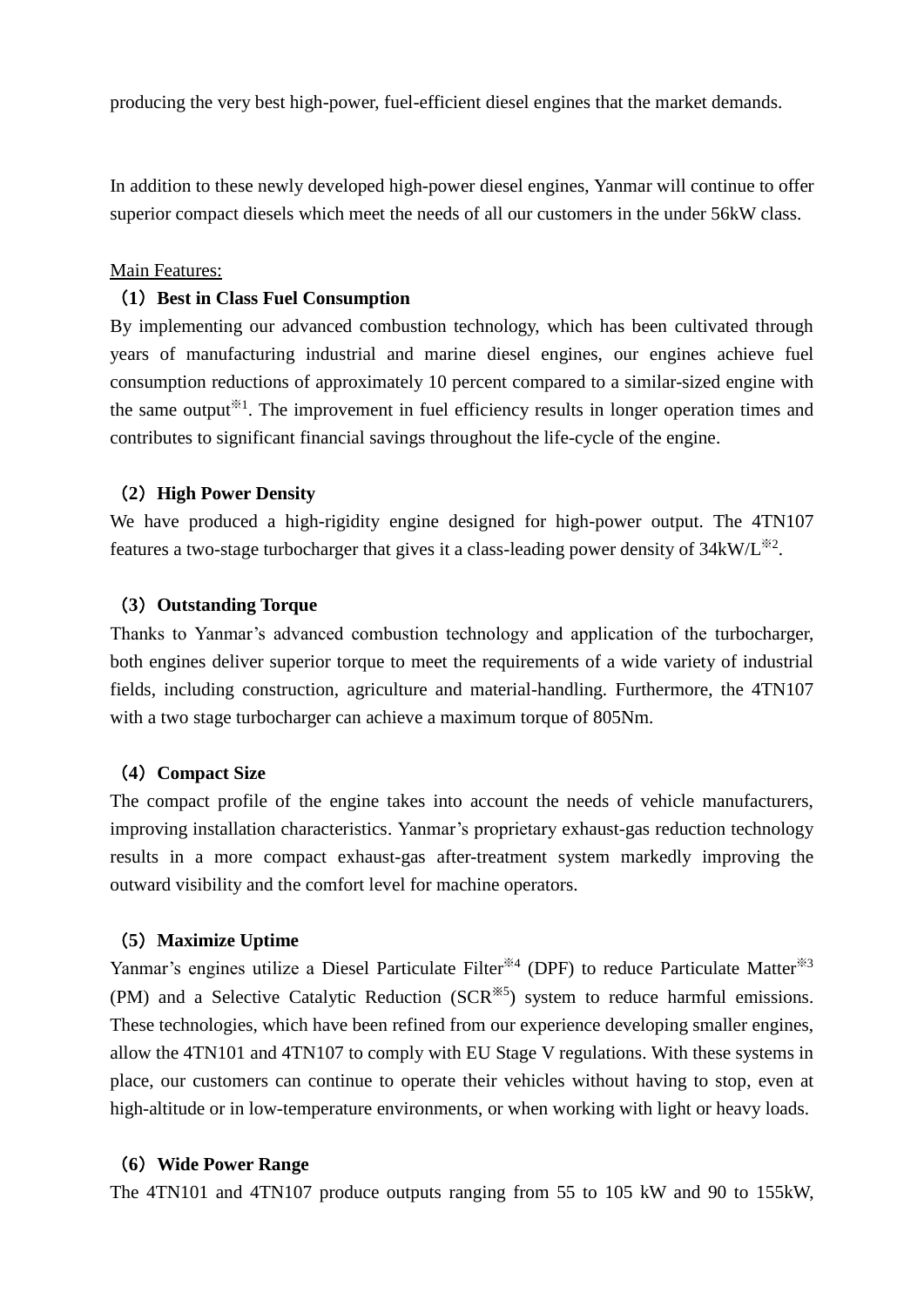allowing our customers to utilize their engine in a wide range of machinery with various output needs.



4TN101 Industrial Diesel Engine

New Industrial Diesel Engine Website: <https://www.yanmar.com/global/engine/new-models/>

※1 Based upon the comparison of average industry standards with our test results.

 $\&2$  Power Density is the power output (kW) per displacement (liter).

※3 PM: Refers to particulate matter, such as suspended particulate like soot.

※4 DPF: A Filter device designed to remove particulate matter (PM) from diesel exhaust.

※5 SCR: The Urea SCR (Selective Catalytic Reduction) system utilizes ammonia generated from urea water, to deoxidize, cleanse, and detoxify NOx contained in the exhaust gas.

Product Summary: Model Name: 4TN101/4TN107 Start of Production: 4TN101: Year 2020 4TN107: Year 2019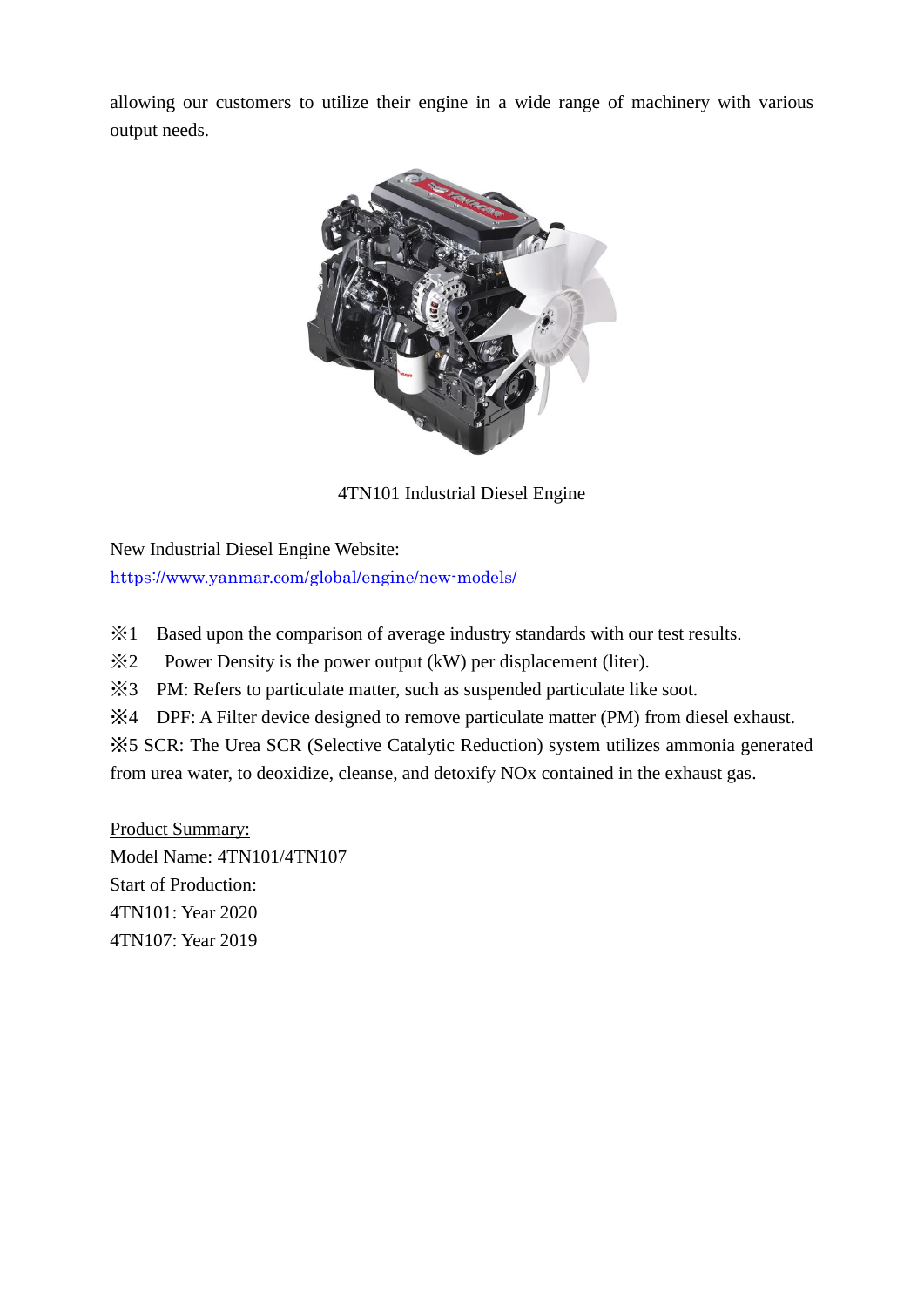## Specifications:

| Model                        |                                            | 4TN101(Standard Output) |          | 4TN101(High Output) |           |  |  |
|------------------------------|--------------------------------------------|-------------------------|----------|---------------------|-----------|--|--|
| <b>Emission Compliance</b>   | EU Stage V / EPA Final Tier4               |                         |          |                     |           |  |  |
| Fuel Injection               | Direct Injection (DI)                      |                         |          |                     |           |  |  |
| Fuel Injection System        | Common Rail                                |                         |          |                     |           |  |  |
| Aspiration                   | Turbocharger with Charged Air Cooler (CAC) |                         |          |                     |           |  |  |
| <b>EGR</b>                   | Cooled EGR                                 |                         |          |                     |           |  |  |
| After Treatment System (ATS) | DOC+DPF+SCR                                |                         |          |                     |           |  |  |
| No. of Cylinders             | 4                                          |                         |          |                     |           |  |  |
| Bore x Stroke (mm)           | 101*120                                    |                         |          |                     |           |  |  |
| Displacement (Liter)         | 3.8                                        |                         |          |                     |           |  |  |
| Rated Output (kW/min-1)      | 77/2,000                                   | 85/2,200                | 85/2,400 | 96/2,000            | 105/2,200 |  |  |
| Max. Torque $(Nm/min^{-1})$  | 445/1,500                                  |                         |          | 550/1,500           |           |  |  |
| Low Speed Torque (Nm/min-1)  | 370/1,000                                  |                         |          | 455/1,000           |           |  |  |
| Length*Width*Height (mm)     | 890*630*870 (w/o ATS)                      |                         |          |                     |           |  |  |
| Weight (Dry) (kg)            | 420 (w/o FAN, ATS)                         |                         |          |                     |           |  |  |

| Model                        |                                                      | 4TN107 (Single Turbo)<br>4TN107 (2 Stage Turbo) |           |                                                         |           |           |  |  |
|------------------------------|------------------------------------------------------|-------------------------------------------------|-----------|---------------------------------------------------------|-----------|-----------|--|--|
| Emission Compliance          | EU Stage V / EPA Final Tier4                         |                                                 |           |                                                         |           |           |  |  |
| Fuel Injection               | Direct Injection (DI)                                |                                                 |           |                                                         |           |           |  |  |
| Fuel Injection System        | Common Rail                                          |                                                 |           |                                                         |           |           |  |  |
| Aspiration                   | Single Turbocharger<br>with Charged Air Cooler (CAC) |                                                 |           | Two Stage Turbocharger<br>with Charged Air Cooler (CAC) |           |           |  |  |
| <b>EGR</b>                   | Cooled EGR                                           |                                                 |           |                                                         |           |           |  |  |
| After Treatment System (ATS) | DOC+DPF+SCR                                          |                                                 |           |                                                         |           |           |  |  |
| No. of Cylinders             | 4                                                    |                                                 |           |                                                         |           |           |  |  |
| Bore x Stroke (mm)           | 107*127                                              |                                                 |           |                                                         |           |           |  |  |
| Displacement (Liter)         | 4.6                                                  |                                                 |           |                                                         |           |           |  |  |
| Rated Output (kW/min-1)      | 90/1,800                                             | 100/2,000                                       | 110/2,200 | 127/1,800                                               | 141/2,000 | 155/2,200 |  |  |
| Max. Torque (Nm/min-1)       | 602/1,350                                            | 602/1,500                                       | 602/1,500 | 805/1,350                                               | 805/1,500 | 805/1,500 |  |  |
| Low Speed Torque (Nm/min-1)  | 460/1,000                                            |                                                 |           | 604/1,000                                               |           |           |  |  |
| Length*Width*Height (mm)     |                                                      | 940*650*940 (w/o ATS)                           |           | 940*730* 940 (w/o ATS)                                  |           |           |  |  |
| Weight (Dry) (kg)            | 540 (w/o FAN, ATS)                                   |                                                 |           | 550 (w/o FAN, ATS)                                      |           |           |  |  |

# <About Yanmar>

With beginnings in Osaka, Japan in 1912, Yanmar was the first ever to succeed in making a compact diesel engine of a practical size in 1933. Moving on, with industrial diesel engines as the cornerstone of the enterprise, Yanmar has continued to expand its product range, services, and expertise to deliver total solutions as an industrial equipment manufacturer. As a provider of small and large engines, agricultural machinery and facilities, construction equipment,